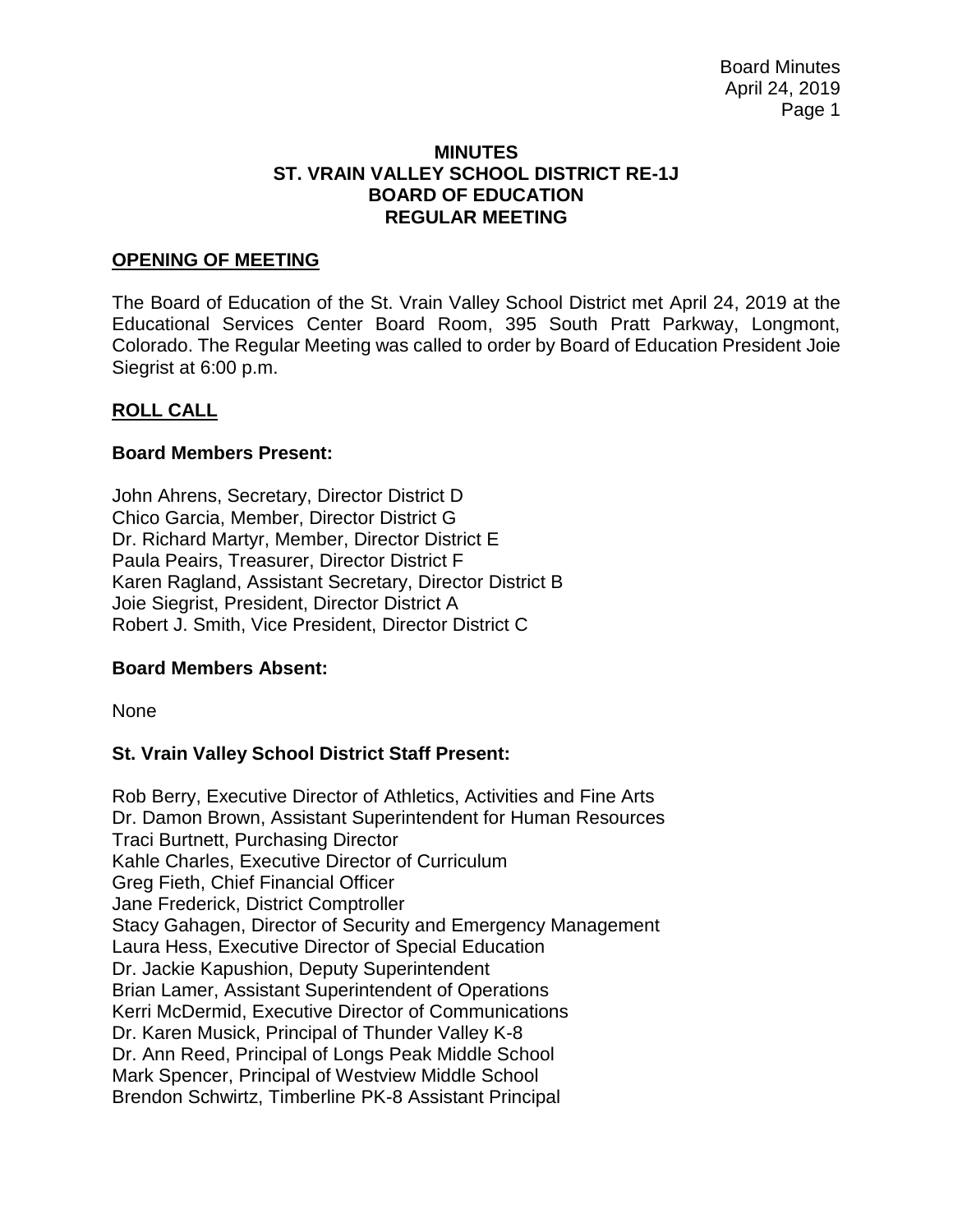Tony Whiteley, Executive Director for Budget/Finance

## **AMENDMENTS TO THE AGENDA (2.0)**

Agenda was accepted as presented.

### **AUDIENCE PARTICIPATION (3.0)**

Board President Joie Siegrist announced that the Hispanic Education Foundation (HEF) Scholarship Banquet was being held this evening, and that Dr. Haddad and several administrators were attending that function. Board member Chico Garcia recognized all who were involved in the Hispanic Education Foundation Scholarship Banquet, and encouraged everyone to participate in a Golf Tournament to benefit HEF on June 7, 2019.

### **VISITORS (4.0)**

Rob Berry described Unified Sports and introduced Laura Hess. Laura introduced all the Unified Sports coaches from each high school and the students that could attend the Board Meeting: Erie High School – Coaches Gaynelle Tuck, Kristi Anderson & Elizabeth Goodrich and students Taylor Brown, Colton Brown, Cameron Morton, Trey Corbitt, Max Culver, and Preston Himler. Frederick High School – Coaches Suzann Robison and Sarah Moore and students Jerimiah Gonzales, Bryan Ziegler, Joshua Longstreth, Oscar Macias, Mercedes Cervantes, Galilea Garcia, Kaitlyn Morgan, Austin Ojeda, Michael Thompkins, Amber Jasmin, Lexi Backer, JC Albert, Olivia Schaefer, Walker Fox, and Kara Newton. Longmont High School – Coach Gabby Richel and students Aunna Opperman and Mark Moore. Mead High School – Coach Amber Vanzant and students Noah Peterson, Gavin Lee, Cole Smith, Skyler Sheffer, and Kenny Smith. Silver Creek High School – Coaches Kelsey Hale and Margaret Catrambone and student Kailey Hansen. Skyline High School – Coach Aeshia Grine and students Parker Steed, Holly Anson, and Lily Sheetz. Family members were asked to stand up to be recognized. Board members thanked Rob and Laura for their time and efforts to create and support Unified Sports.

Dr. Damon Brown honored twelve District employees that have reached 25 years with the District: Sherri Brenneman; Karen Clancy-Cribby; Michael Donovan; Michelle Faye; Martina Garcia; Dave Hoffmaster; Stephen Margolin; Aaron Martenson; Margee Sekich; Deb Whitney; Sandra Patterson; Carlos Alvarez. Eric Barton, Neana Winslow, Laree Smith, and Joy English have also reached their 25 years, but were unable to attend the Board Meeting. Dr. Kapushion thanked the employees for their time and talents spent on students of the District. Family members were asked to stand up and be recognized for their support of the employees. Board members thanked them for their 25 years of service to the students of the District.

Dr. Damon Brown introduced Kahle Charles as the future Assistant Superintendent of Assessment, Curriculum and Instruction. Kahle was honored, humbled, and poised to take the next step to support student achievement.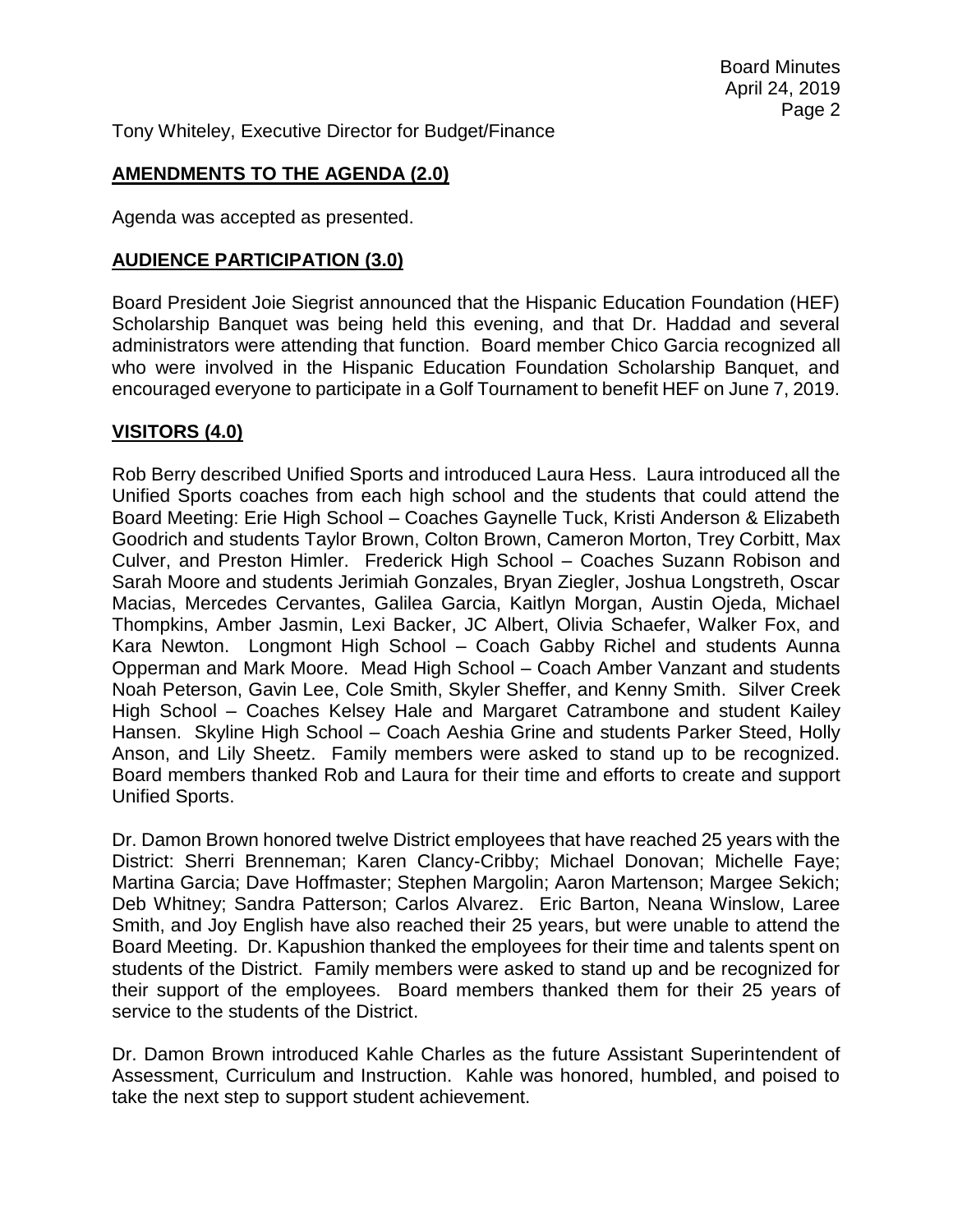Dr. Damon Brown introduced Dr. Ann Reed as the future Executive Director of Assessment. Ann expressed her appreciation to Dr. Brown and Dr. Kapushion for the opportunity, looks forward to joining the strong team that Tori Teague has formed, and thanked Mark Mills for his mentorship.

Dr. Damon Brown introduced DJ Eipper as the future Assistant Principal of Westview Middle School. DJ thanked everyone for the opportunity, and is excited to serve public education in the community he lives in.

Dr. Damon Brown introduced Laura Anna as the future Assistant Principal of Thunder Valley K-8. Laura was honored to be chosen by Dr. Kapushion, Musick and Haddad, and is excited for the challenge at Thunder Valley. Laura introduced and thanked her fiancé, Jeff.

Dr. Damon Brown introduced Tim Criger as the future Dean of Students of Thunder Valley K-8. Tim thanked everyone involved in the interview process, and is eager to work with the hard working staff at Thunder Valley. He and his wife both are St. Vrain Valley graduates.

Heather Parrish, Manager of Financial Reporting & Analysis for Ball Corporation/Finance & Audit Committee – present to address Action Item 7.1 Approval of Recommendation for Auditing Services Contract.

## **REPORTS (5.0)**

### **District Financial Statements – March Fiscal Year 2019 (5.1)**

Jane Frederick reported on the March 2019 financial statements, and highlighted the status and trends that were most relevant. There were no concerns with the approved spending plan at this time, and she reminded everyone that financials are available on the District website. Heather Parrish described the RFP process, and thanked the Finance team and Traci Burtnett of the Purchasing Department for the well-organized process of choosing an auditing firm. Board members thanked Finance and Audit Committee members Heather Parrish and Lisa Fallon for volunteering their time and as industry professionals, helping to ensure the District's financial processes and systems are models of best practices.

## **Third Quarter Gifts to Schools (5.2)**

Jane Frederick reported on the third quarter gifts to schools totaling \$328,419.10. She noted that last year's contributions in the third quarter totaled \$281,272.77. Jane highlighted three of the larger contributions this year. Board members acknowledged that parent organization financial support accounts for \$427,000 of the \$916,000 contributed through March 2019, and how both PTO and corporate support uniquely keep our schools connected to our communities.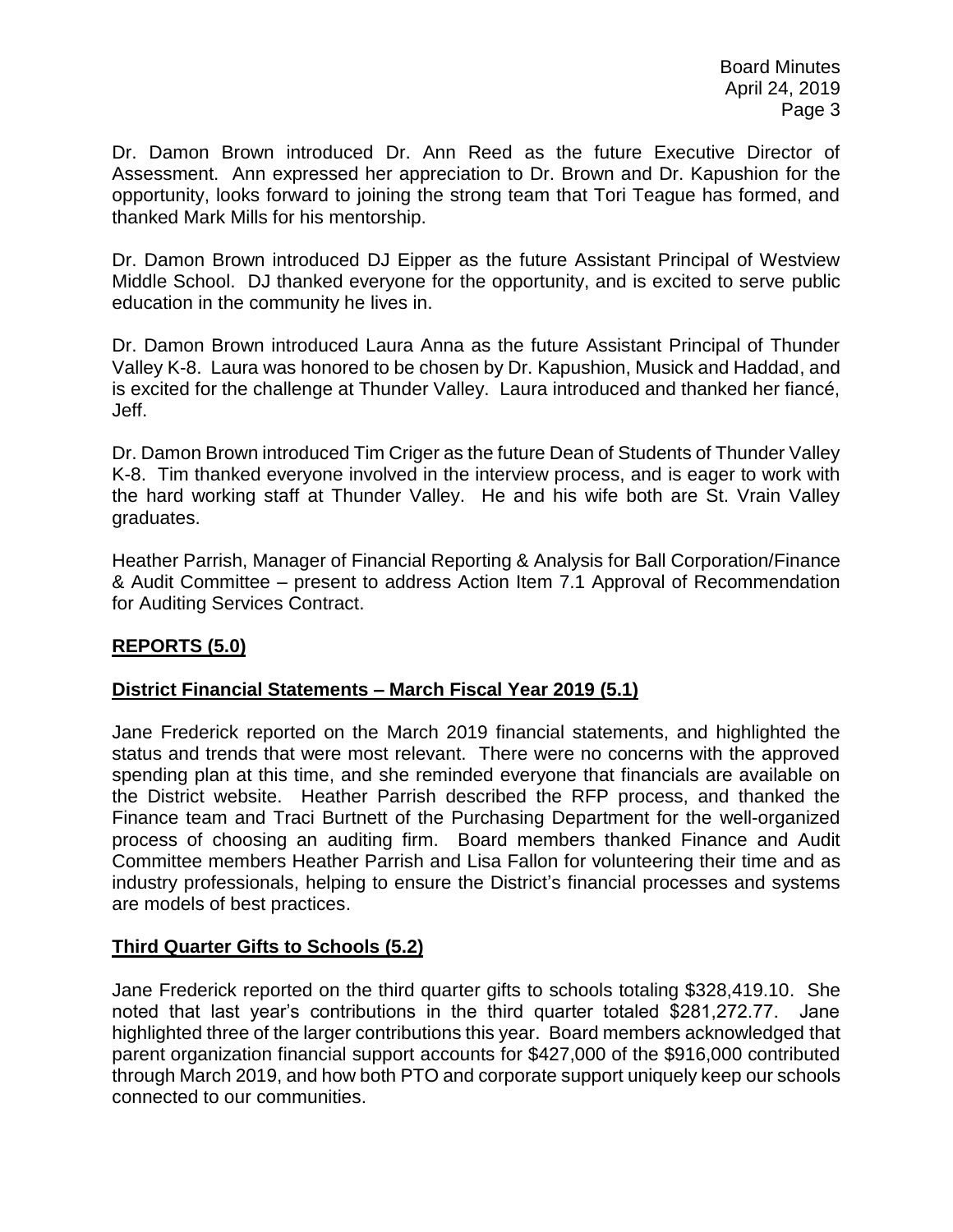# **CONSENT ITEMS (6.0)**

John Ahrens moved to approve Consent Agenda Items 6.1 through 6.10. Karen Ragland seconded.

- 1. Approval: Approval of Recommendation to Hire Assistant Superintendent of Assessment, Curriculum & Instruction
- 2. Approval: Approval of Recommendation to Hire Executive Director of Assessment
- 3. Approval: Approval of Recommendation to Hire Assistant Principal for Westview Middle School
- 4. Approval: Approval of Recommendation to Hire Assistant Principal for Thunder Valley K-8
- 5. Approval: Approval of Recommendation to Hire Dean of Students for Thunder Valley K-8
- 6. Approval: Approval of Joint Use Agreement with the Town of Erie
- 7. Approval: Approval of Contract Award for Water Line Replacement at Longmont Estates Elementary School
- 8. Approval: Approval of Contract Award for Water Line Replacement at Rocky Mountain Elementary School
- 9. Approval: Approval of Contract Award for APEX Homeschool Project
- 10. Approval: Approval of Closure of Schools April 17, 2019

Dr. Martyr noted that the new hires were internal candidates and an indication of the high quality of the District's current staff and opportunities for professional growth, and congratulated them on their new challenging opportunities.

The motion carried by unanimous roll call vote: [John Ahrens, yes; Chico Garcia, yes; Dr. Richard Martyr, yes; Paula Peairs, yes; Karen Ragland, yes; Joie Siegrist, yes; Bob Smith, yes].

## **ACTION ITEMS (7.0)**

## **Approval of Recommendation for Auditing Services Contract (7.1)**

Paula Peairs moved that the Board of Education approve a one-year contract for auditing services with CliftonLarsonAllen LLP for the fiscal year ending June 30, 2019, with the option of four one-year renewals, and further authorize Greg Fieth, Chief Financial Officer, to sign all necessary documents. Chico Garcia seconded.

Jane Frederick reported that a Request for Proposal for Professional Auditing Services was sent out on January 14, 2019, and seven CPA firms responded. Representatives from the District Finance and Audit Committee, the Board of Education, and District staff reviewed the proposals for prior governmental and school district auditing experience, cost, and other factors that take into account the best interest of the District. The